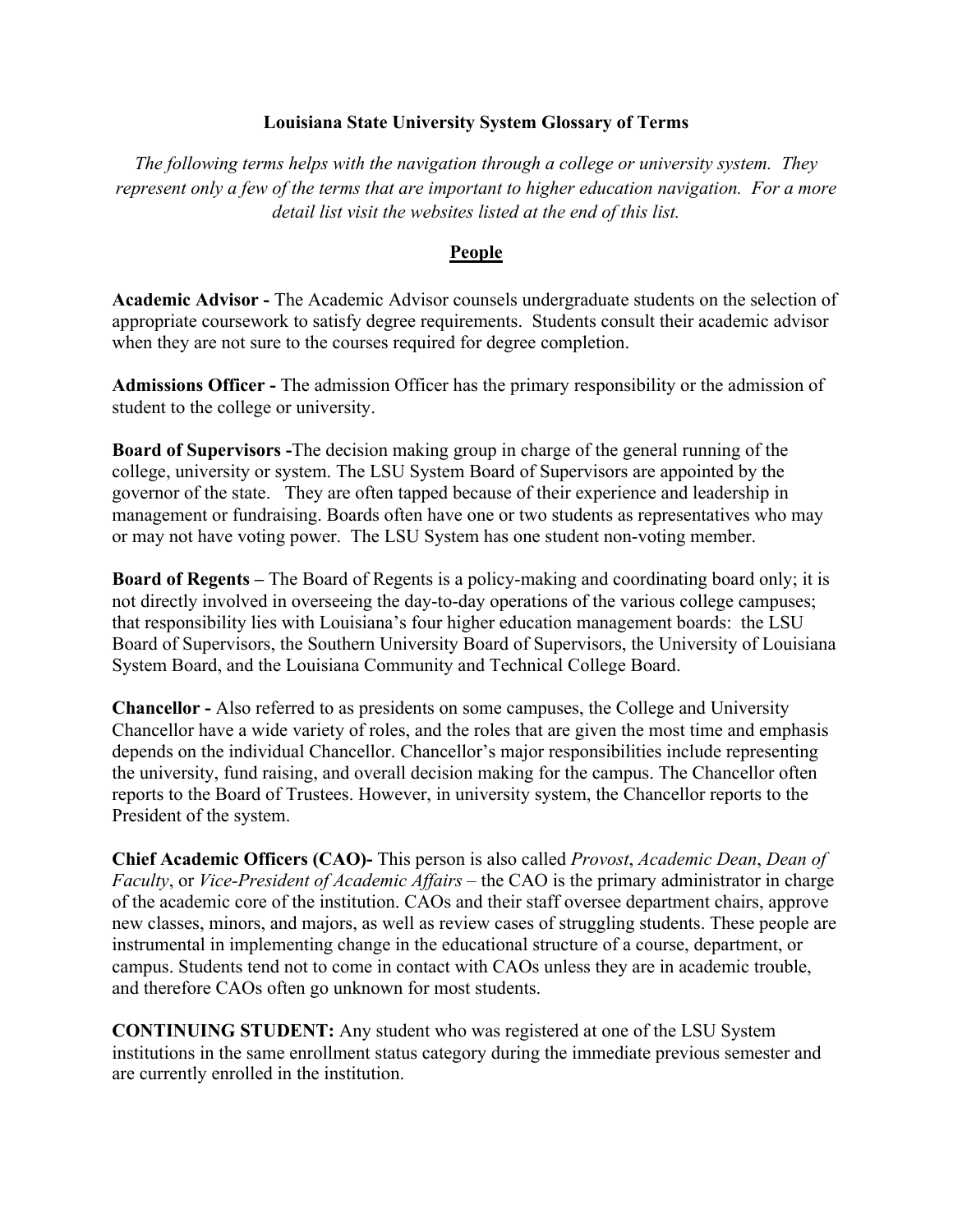**Dean of Students-** Dean of Students represents the head of the "student life side" of the campus. Contemporary colleges and universities have created a spilt identity between what is most commonly known as student affairs and academic affairs. This division is odd, considering that students rarely draw a line between their academic lives and their personal interests. It may be useful to know what departments answer to what Dean. Often times community service offices will be housed under the Dean of Students, whereas service-learning offices will be located in academic affairs.

**Department Chair** – The Department chair is usually a tenured faculty member who has taken a leadership role in a department. The department chair approves courses for the major, manages the department budget, supervises other faculty members' workload, and ensures that the department's activities are consistent with university requirements.

**Faculty-** Persons identified by the institution as such and typically those whose initial assignments are made for the purpose of conducting instruction, research or public service as a principal activity (or activities). They may hold academic rank titles of professor, associate professor, assistant professor, instructor, lecturer or the equivalent of any of those academic ranks. Faculty may also include the chancellor/president, provost, vice provosts, deans, directors or the equivalent, as well as associate deans, assistant deans and executive officers of academic departments (chairpersons, heads or the equivalent) if their principal activity is instruction combined with research and/or public service. The designation as "faculty" is separate from the activities to which they may be currently assigned. For example, a newly appointed president of an institution may also be appointed as a faculty member. Graduate, instruction, and research assistants are not included in this category. (IPEDS)

**Headcount enrollment:** An unduplicated count of enrolled students. Unless otherwise identified student headcount data represents actively enrolled persons in credit courses as of the 14th instructional day of each semester.

**President -** The president answers to the governing board. He or she is responsible for the overall management of a system, district or other defined group of institutions.

**Provost -** The provost is also referred to as a Vice President or Vice Chancellor for Academic Affairs. The primary responsibilities include the management of academic units, the formulation of academic missions and goals for the institution, and the operation of academic support services such as the library and the academic computer center.

# **PLACES**

# **Admissions Office**

The admissions office is generally a student's first point of contact with the college or university. The admissions office performs many useful functions. Specifically, they coordinate many events such as service events that help promote the institutions appearance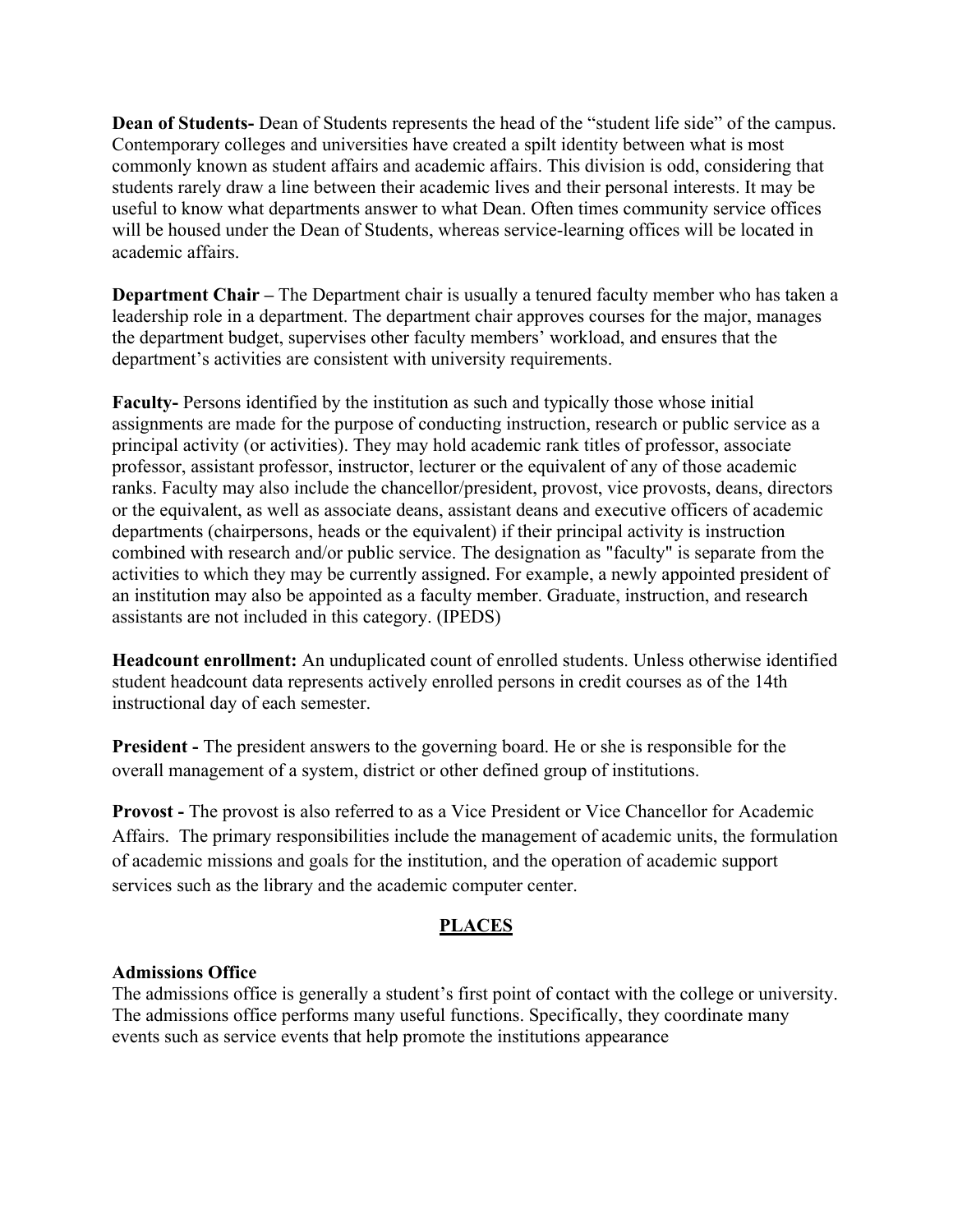**Campus:** An organizational aggregation of departments into a major academic and administrative organizational unit located physically away from the System and whose overall supervisory responsible resides with the chancellor.

## **Career Office**

The Office of Career Services (OCS) supports all students and alumni of Harvard College and the Graduate School of Arts and Sciences in exploring and making effective career and educational choices. OCS also supports Harvard Extension School degree and certificate candidates and alumni.

**College/School:** An aggregation of one or more departments into a major academic organizational unit supervised by a Dean e.g., College of Arts & Sciences, School of Nursing. Its primary purposes are to provide governance, resource management, and planning support for carrying out instruction, research and public service functions.

#### **Development Office**

The development office is the office that is in charge of fund raising for the university. Many campuses have alumni and parent giving programs as integral parts of this office. This office can be very useful for contacting alumni and parents about your issue/cause, or in an attempt to raise money for a club or event on campus. Development offices also work on writing and securing grants for the university around research and other projects.

**Student Affairs Office** – The Student Affairs Office directs the life of the student on campus through program development and other activities that helps to integrate students into the college or university environment.

# **Terms that are Often Confusing**

**Academic Year** - The period of time generally extending from September to June; usually equated to 2 semesters or trimesters, 3 quarters, or the period covered by a 4-1-4 calendar system.

**Asset-based** One who takes an asset-based approach to work with others focuses on others' resources and strengths rather than needs and deficiencies.

**Calendar Year** - The method by which an institution structures most of its courses for the academic year.

**Civic Responsibility -** The commitment of a citizen to his or her community. Service-learning and community engagement are often cited as ways of developing civic responsibility.

**Discretionary Funds -** Discretionary funds or budgets are pools of money set aside for specific people on campus to support projects that arise through-out the year. These are very flexible budgets that can vary in sizes. The Chief Academic Officer may use their funds to support a student research project or development of a new class. The Dean of Students may give small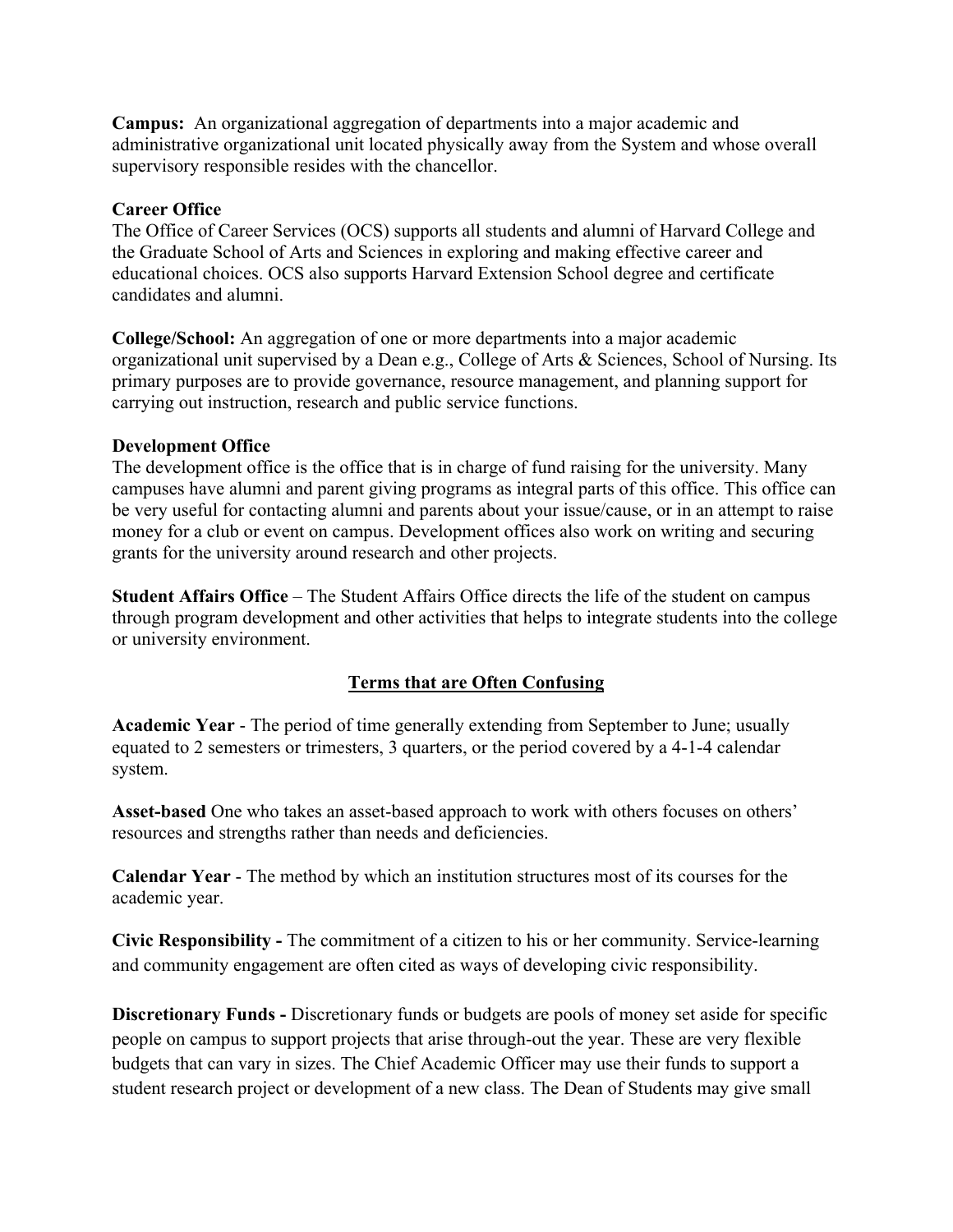grants for unique collaborative events sponsored by a number of clubs on campus. The key question you must answer when applying for funds from these budgets is how your event/project will benefit the greater campus. College deans and department chairs may also have discretionary funds in their budgets.

**Facilities and administrative (F&A) costs,** for the purpose of this Circular, means costs that are incurred for common or joint objectives and, therefore, cannot be identified readily and specifically with a particular sponsored project, an instructional activity, or any other institutional activity. F&A costs are synonymous with "indirect" costs, as previously used in this Circular and as currently used in Appendices A and B. The F&A cost categories are described in Section F.1 (NACUBO).

**Engaged Campus** The engaged campus is a college or university which emphasizes community engagement through its activities and its definition of scholarship. The engaged campus is involved in: community relationships; community development; community empowerment; community discourse; and educational change.

**Grant & Contract Awards:** Monetary amount awarded to the university by state/federal agencies, philanthropic organizations, private industries, and individuals to conduct specific research projects and training programs. Such awards are the result of competitive proposals developed by faculty members and are independent of funds received by the university through Legislative appropriations.

**Epistemology** A theory or philosophy of knowledge, ways of knowing, how we know.

**Mentor** In the context of community service, the term mentor is often used to refer to a specific type of relationship between an adult and a youth. Mentorship occurs naturally in healthy communities in the form of a variety of support systems from which young people may learn. "Structured" mentoring programs attempt to provide that guidance where it is missing. In the context of the college or university, a mentor for a student may be a useful or supportive faculty member, giving them guidance or advice.

**Pedagogy** A theory of teaching, how one teaches, style or art of teaching. For example: servicelearning and experiential education are both pedagogies.

**Social Capital** 'Social capital' a term popularized by Robert Putnam, refers to features of social organization, such as networks, relationships, norms, and trust, that facilitate coordination and cooperation for mutual benefit. Social capital enhances the benefits of investment in physical and human capital.

**Social change** Social change describes efforts to address the root causes of problems that affect society.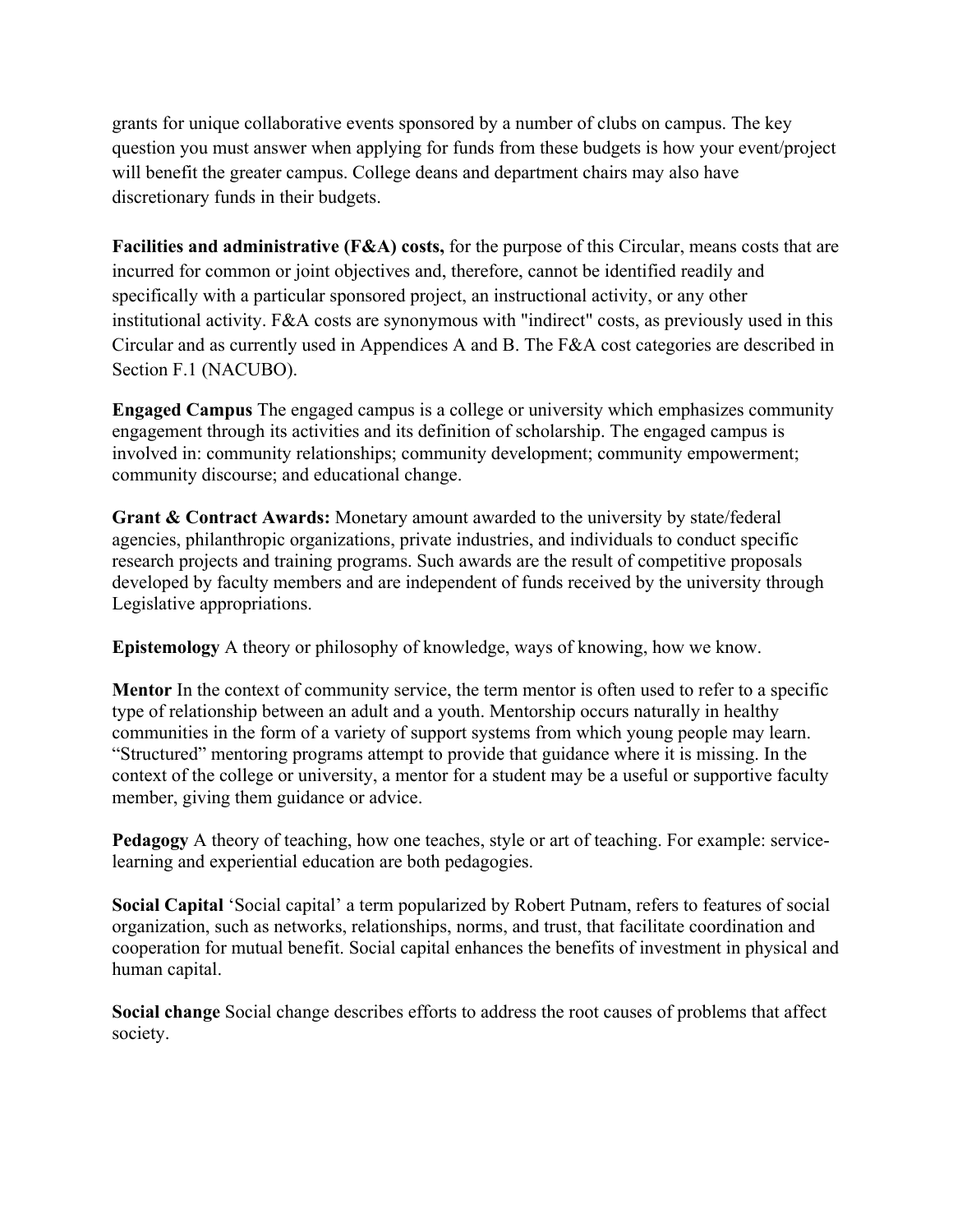## **Other Terms**

**AVERAGE CLASS SIZE (AVE CLASS SIZE):** It is a weighted statistic that depicts average number of enrollees per class meeting. The weighting includes number of hours per week the class meets (hours per day X days of the week). This statistic may be derived for instructional modes and/or course levels.

**Class Size:** The number of students enrolled in a class meeting as of the 14tth instructional day of the semester.

**Course Credit:** The academic credit value of a course; the value recorded for a student who successfully completes the course.

**Lower Division Instruction:** Courses typically associated with the first and second year of college study.

**Upper division Instruction:** Courses typically associated with the third and fourth year of college study.

**Graduate Level instruction:** Courses typically associated with post-baccalaureate study.

**Indirect Cost (IDC) or Facilities and administrative (F&A) costs**, for the purpose of this Circular, means costs that are incurred for common or joint objectives and, therefore, cannot be identified readily and specifically with a particular sponsored project, an instructional activity, or any other

**Student Credit Hours:** The credit value of a course (typically 3 or 4 credits) multiplied by the enrollment in the course.

**Regular Faculty:** Regular faculty are defined as those individuals who are hired for the purpose of doing teaching, and who may also do research and/or service. They are characterized by a recurring contractual relationship in which the individual and the institution both assume a continuing appointment. These faculty typically fall into two categories:

**Tenured and Tenure-Eligible:** Those individuals who either hold tenure, or for whom tenure is an expected outcome. At most institutions, these are full, associate, and assistant professors.

**Non-Tenure Track Faculty:** Those individuals who teach on a recurring contractual basis, but whose academic title renders them ineligible for academic tenure. At most institutions, these titles include instructors, lecturers, visiting faculty, etc.

**Supplemental Faculty:** Supplemental faculty are characteristically paid to teach out of a pool of temporary funds. Their appointment is non-recurring, although the same individual might